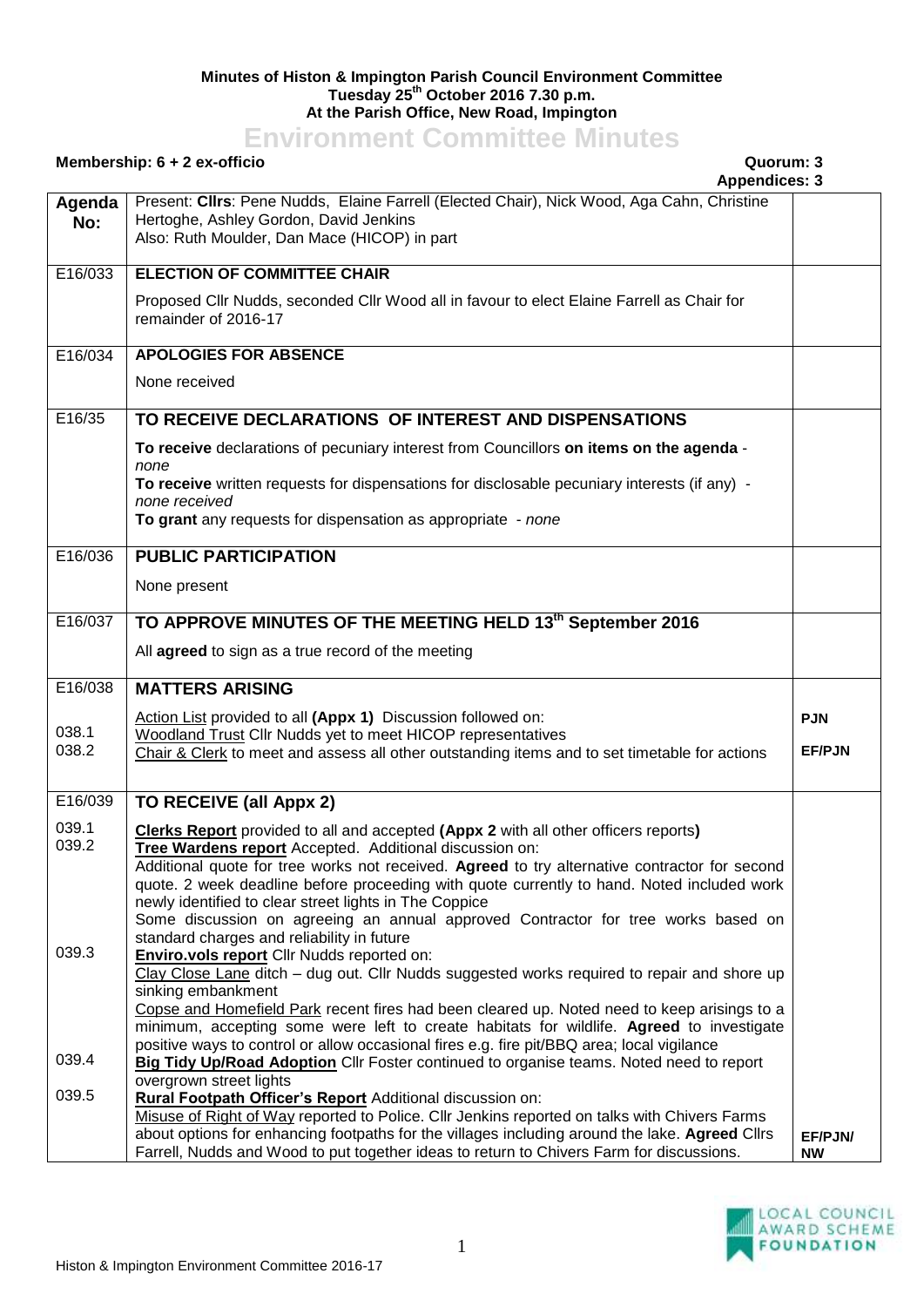| 039.6<br>039.7 | Correspondence from residents of St Georges Way/St Andrews Way noted, re fencing off of<br>land rear of these areas. Committee acknowledged need for a footpath map and work to bring<br>forward options to fill deficiencies for dog walkers and walkers at this end of the village. Cllr<br>Hertoghe agreed to mark up a map as soon as possible, with plans to update existing<br>mapboards with 3 month timescale<br><b>Sustainability Working Party Ruth Moulder reported on active projects</b><br>Wildlife Flowers last cut carried out, mowings collected. Photographic record made<br>Repair Café 2 more planned February/September 2017 at St Andrews Centre<br>Hedgehog Gardens several ideas formulated. Members agreed to email Ruth Moulder with<br>any suggestions for projects involving keeping hedgehogs safe<br>Car Sharing on hold at present<br>Community Allotment 20 active members involved. Motto: "Growing friends as well as growing<br>things"<br>Renewable Energy Scheme update<br>Food Festival held October. 185 attendees. Held in conjunction with HICOP. Repeat planned<br>2017. Grants agreed paid to Parish Council for use by Sustainability Group<br>Public Art Working Party Report Notes of meeting held 20 <sup>th</sup> October 2016 provided to all.<br>CIIr Nudds reported pre-application report for Glaze Pavilion at Homefield Park now received.<br>Flood Risk Assessment and Landscaping report required. Noted SCDC to be contacted | <b>CH</b>        |
|----------------|---------------------------------------------------------------------------------------------------------------------------------------------------------------------------------------------------------------------------------------------------------------------------------------------------------------------------------------------------------------------------------------------------------------------------------------------------------------------------------------------------------------------------------------------------------------------------------------------------------------------------------------------------------------------------------------------------------------------------------------------------------------------------------------------------------------------------------------------------------------------------------------------------------------------------------------------------------------------------------------------------------------------------------------------------------------------------------------------------------------------------------------------------------------------------------------------------------------------------------------------------------------------------------------------------------------------------------------------------------------------------------------------------------------------------------------------------------------------------------------|------------------|
| 039.8          | regarding lease once Cllr Nudds had met Caroline Chivers<br><b>Village Green Report</b><br>Brook Margin Clearance Cllr Nudds to talk to Buchans Landscapes about selective cut back.<br>Cllrs Nudds and Farrell to meet Clerk and Whyatt family 28 <sup>th</sup> October to look at 3 year                                                                                                                                                                                                                                                                                                                                                                                                                                                                                                                                                                                                                                                                                                                                                                                                                                                                                                                                                                                                                                                                                                                                                                                            | <b>PJN</b>       |
| 039.9          | agreement for hire of Green 2017-2019<br>Open Spaces Report Agreed to hire of Homefield Park by Pinders Circus 23 <sup>rd</sup> – 26 <sup>th</sup> March<br>2017 at £100 per night                                                                                                                                                                                                                                                                                                                                                                                                                                                                                                                                                                                                                                                                                                                                                                                                                                                                                                                                                                                                                                                                                                                                                                                                                                                                                                    |                  |
|                | Maintenance work at Homefield Park Cllr Nudds working with office to obtain quotes<br>Womens Institute Agreed Parish Council had no objection to plating of bulbs at Pat Fleet<br>garden. To advise WI of ownership of land                                                                                                                                                                                                                                                                                                                                                                                                                                                                                                                                                                                                                                                                                                                                                                                                                                                                                                                                                                                                                                                                                                                                                                                                                                                           | <b>PJN</b>       |
| 039.10         | <b>Burial Ground Report</b> As maintenance issues delegated to Clerk, quote to be obtained for<br>completion of clearance of B1049 area and chipping of arisings. Also to collect and chip                                                                                                                                                                                                                                                                                                                                                                                                                                                                                                                                                                                                                                                                                                                                                                                                                                                                                                                                                                                                                                                                                                                                                                                                                                                                                            |                  |
| 039.11         | conifer trees dumped near to entrance<br><b>HICOP Report</b> Dan Mace reported on:<br>Continued wish for signage for Orchard, with Highways Committee for action. Cllr Nudds to<br>report back to Highways Committee on preferred sitings. Orchard would also feature in any<br>Public Art proposals for signposting. Dan Mace also confirmed interest in bike racks, Cllr<br>Nudds to report to Highways Committee<br>A14 grant application made for information board Orchard<br>Music/performance area plans developing                                                                                                                                                                                                                                                                                                                                                                                                                                                                                                                                                                                                                                                                                                                                                                                                                                                                                                                                                            | <b>PJN</b>       |
| 039.12         | Half Yearly Figures and process for calculation of 2017-18 budgets (Appx 3) Agreed<br>Cllrs Farrell, Nudds and Clerk to meet and draw up proposals to email round for further input.<br>Draft proposals to go to Finance, Legal and Admin 5 <sup>th</sup> December, for agreement at<br>Environment Committee 6 <sup>th</sup> December                                                                                                                                                                                                                                                                                                                                                                                                                                                                                                                                                                                                                                                                                                                                                                                                                                                                                                                                                                                                                                                                                                                                                |                  |
| E16/040        | <b>OTHER MATTERS</b>                                                                                                                                                                                                                                                                                                                                                                                                                                                                                                                                                                                                                                                                                                                                                                                                                                                                                                                                                                                                                                                                                                                                                                                                                                                                                                                                                                                                                                                                  |                  |
| 040.1          | To define conditions of use for Homefield Park                                                                                                                                                                                                                                                                                                                                                                                                                                                                                                                                                                                                                                                                                                                                                                                                                                                                                                                                                                                                                                                                                                                                                                                                                                                                                                                                                                                                                                        |                  |
|                | Discussion on principles:<br>- Increased use                                                                                                                                                                                                                                                                                                                                                                                                                                                                                                                                                                                                                                                                                                                                                                                                                                                                                                                                                                                                                                                                                                                                                                                                                                                                                                                                                                                                                                          |                  |
|                | - Need to factor in maintenance to any hire costs                                                                                                                                                                                                                                                                                                                                                                                                                                                                                                                                                                                                                                                                                                                                                                                                                                                                                                                                                                                                                                                                                                                                                                                                                                                                                                                                                                                                                                     |                  |
|                | - Need to increase profile                                                                                                                                                                                                                                                                                                                                                                                                                                                                                                                                                                                                                                                                                                                                                                                                                                                                                                                                                                                                                                                                                                                                                                                                                                                                                                                                                                                                                                                            |                  |
|                | - Need to consider effect of siting of e.g. glaze pavilion<br>CIIr Jenkins to review existing booking form and policy, email of draft to be shared prior to next<br>meeting                                                                                                                                                                                                                                                                                                                                                                                                                                                                                                                                                                                                                                                                                                                                                                                                                                                                                                                                                                                                                                                                                                                                                                                                                                                                                                           |                  |
|                | <b>Outstanding Works</b> set out in Clerks Report and accepted (Appx 2). Installation of existing                                                                                                                                                                                                                                                                                                                                                                                                                                                                                                                                                                                                                                                                                                                                                                                                                                                                                                                                                                                                                                                                                                                                                                                                                                                                                                                                                                                     | <b>PJN/Clerk</b> |
|                | stock gate delegated to Cllr Nudds and Clerk, following illegal access issues at Doctors Close.<br>BT Kiosk delegated to Cllr Nudds and Clerk to work towards full renovation of the kiosk once<br>comparative quote received, and brought forward via Public Art Working Group, the Public Art<br>aspect in a timely manner                                                                                                                                                                                                                                                                                                                                                                                                                                                                                                                                                                                                                                                                                                                                                                                                                                                                                                                                                                                                                                                                                                                                                          | <b>PJN/Clerk</b> |
|                | Heritage Lamp (Balfour Beatty) on Green. High cost quote received.  Cllr Nudds to provide<br>information for email to Alan Hitch putting the case for the work to be carried out free of charge<br>Lamp Column for Christmas electricity cable. Agreed to accept quote from Gaskins in the sum                                                                                                                                                                                                                                                                                                                                                                                                                                                                                                                                                                                                                                                                                                                                                                                                                                                                                                                                                                                                                                                                                                                                                                                        | <b>PJN</b>       |